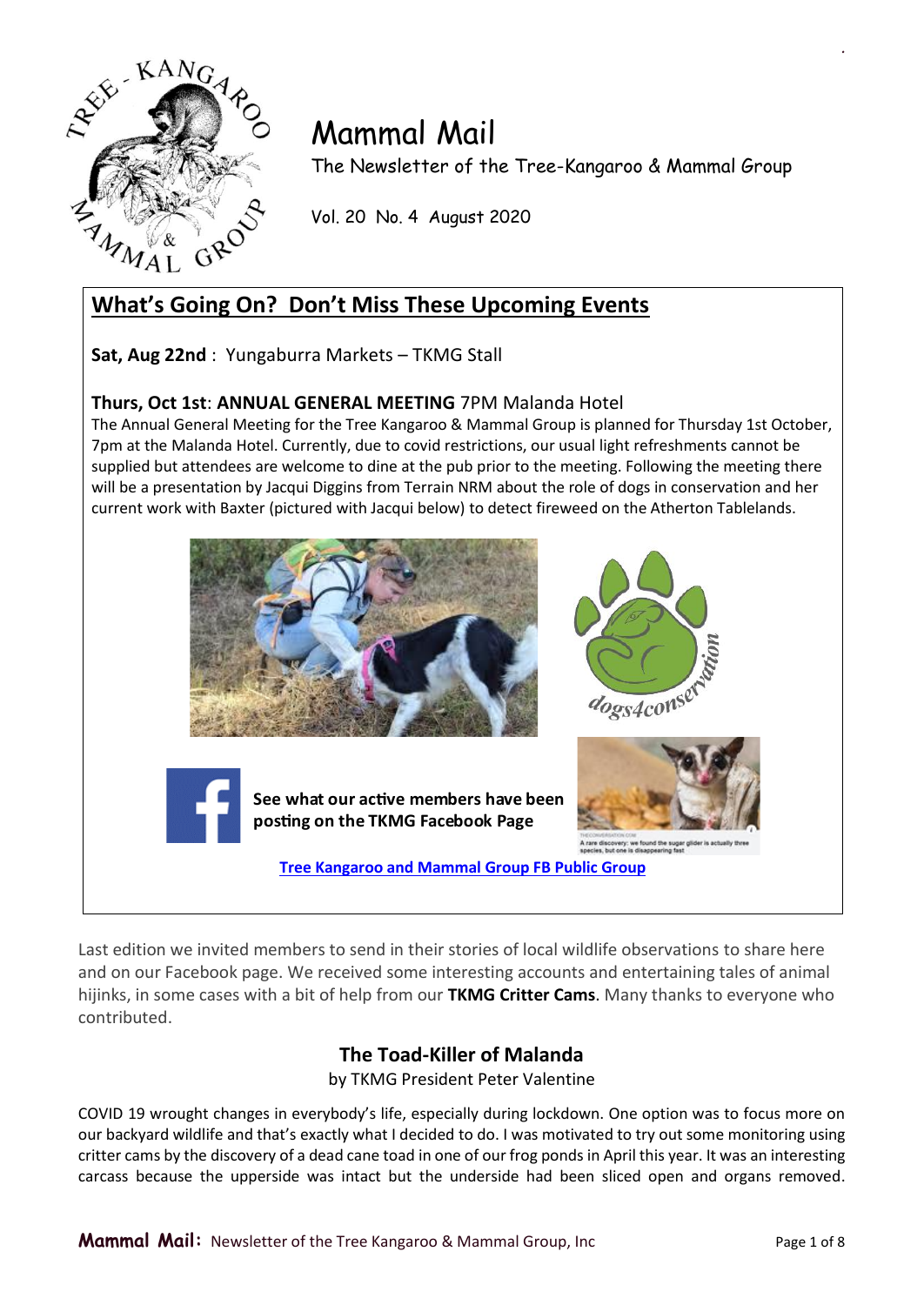

*The eviscerated toad found in my frog pond in early April.*

This sounded suspiciously like the situation I recalled reading about in an early edition of the North Queensland Naturalist. I went to the website and rechecked the paper, written by AJ Cassels in 1966. That described many cane toad carcasses being found, always next to water, in a similar disemboweled condition. In another instance the perpetrator was tentatively identified as a water-rat (now called Rakali). This paper is the first record I have found that recorded this behaviour. I was also told by Mike Archer that he and Janette Covacevich found similar occurrences when they did their survey work on cane toads in 1975 (in northern Queensland along many river systems). We often undertake toad reduction forays at our place to try and limit local build up and because we live in the rainforest toads are relatively uncommon. Our property borders the Johnstone River and it is only about 300 metres from the river to our house, well within foraging distance for Rakali.

Having found the toad carcass in our frog pond one consequence was immediately evident. The toxins had clearly washed out of the toad carcass into the pond water, as the small fish I keep in the pond to consume mosquito larvae were all dead. This was a fine opportunity to try and find a few answers. In the meantime, I threw the toad carcass away in the adjacent forest and cleaned out the frog pond, refreshing the water. I also arranged to borrow a TKMG camera and recharged the batteries on my own crittercam. I was a bit slow about this. The perpetrator definitely disapproved of my actions and demonstrated in no uncertain terms. The next morning the toad carcass was back in the pond with another two smaller carcasses! This time I left them there and set up the camera.

The next morning, I discovered that the crittercam had recorded the culprit – fishing out the toad carcass and further chewing the leg muscles, stripping them off the bones. But what was it? Rakali, or perhaps another candidate? One photo seemed to support the Rakali identification with a stocky broad head and happily aquatic. Another snapshot showed the animal swimming in the pond. One shot revealed the toad being brought out of the pond for consumption.





*The perpetrator reclaims its victim ... but what is it? Swimming in the frog pond retrieving toads ... Rakali?*

Then a different shot shows the first glimpse of the all-important tail … yes, our animal is swimming happily in the pond and the tail has a dark base and a white tip. But is it thick enough? And is it furred? Difficult to tell … I had to wait for another visit to get confirmation if possible. No visits for a day or two and I cleaned the pond again (smelly) and disposed of the fragments of cane toad remaining.

In the meantime some nice daytime images of birds using the pond for drinks and baths.



*Daylight visitor to the murder scene, a Wompoo Fruit-dove (left).*

*Another bird species sets off the camera, Spotted Catbirds (right)*

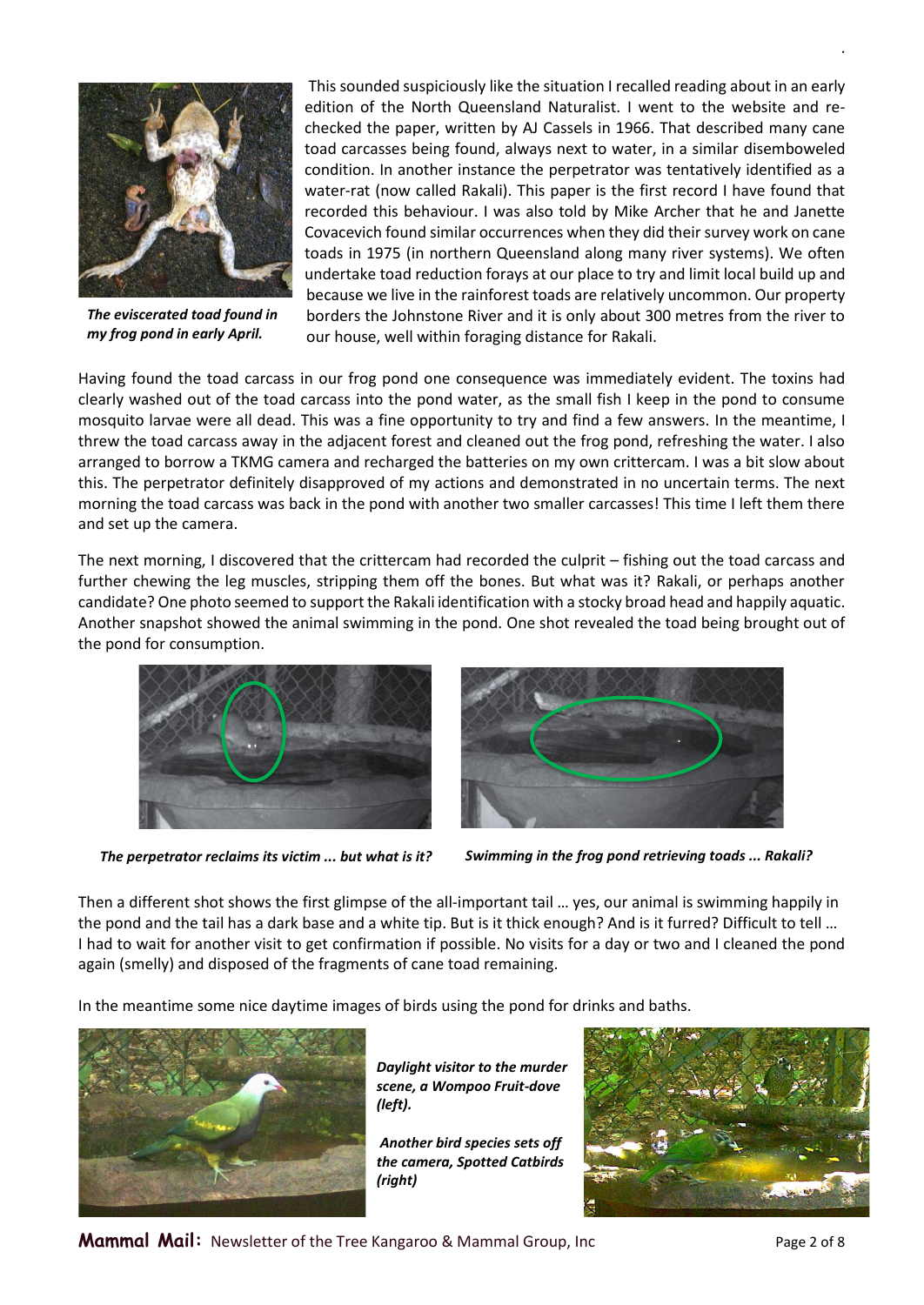Then another night visit but frustratingly limited photos, just a shot of inspection but partly hidden by foliage so still nothing definite…





*.*

A week later another visitor at 2:00 am this time, but the tail looks long and naked, not a Rakali, perhaps a White-tailed Rat.

I did record a few more images that were a little inconclusive and the story remains incomplete. Walking around in our rainforest I discovered a couple of natural waterholes in the base of buttressed trees and within these I also found eviscerated toad carcasses. But after April my frog pond was left alone. Maybe no toads were left? Maybe one of our owls ate the toad-killer? Some mysteries will remain, but I did enjoy the challenge and the nocturnal activity during our COVID19 lockdown. The camera also recorded quite a few bird species during the day and was triggered frequently by passing Red-legged Pademelons. The greatest number of camera triggers came from resident Brush-turkeys who used the pond as an aid to crossing the fence. It's interesting that I cannot now find any toads near our house so perhaps once they turn up I will set the camera up again.



**In 2018, TKMG was the recipient of generous grant funding from the Wettenhall Environment Trust (formerly The Norman Wettenhall Foundation) to conduct surveys and review the conservation status of the northern spotted-tail quoll (***Dasyurus maculatus gracilis***).**

Researcher and masters student, Jesse Rowland, recently published two papers based on that work which you can read here: <https://www.publish.csiro.au/AM/AM19017> [, https://www.publish.csiro.au/WR/WR19201](https://www.publish.csiro.au/WR/WR19201)

At the time, the quoll surveys were an exciting collaboration with various stakeholders as well a unique volunteer opportunity for some of our members but even now, another two years down the track, that grant proves to be the gift that keeps on giving. The purchase of the trail cameras for the original survey work led to the establishment of a Critter Camera library for TKMG members and other conservation projects across the Tablelands. They are borrowed out on a monthly basis and have been up north to the cape for wallaby surveys, west on an NRM group fieldtrip, in the local primary and secondary schools on extension science projects, in local nature refuges as part of a feral pig control project and in backyards and forest blocks across the Atherton Tablelands. They are an incredible resource and popular engagement tool for our group and they would not have been possible without support from the Wettenhall Environment Trust.

### **Photo-bombing Cassowaries and Pygmy Possums**

by Renee and Wayne Young

As most members of the TKMG would know, we have a fantastic program where we can borrow a set of highend camera traps to survey our properties and get a better idea just what's out there. Myself and my much better half (Renee) recently grabbed a set to take a look at some of the critters that also call our Butchers Creek property home.

I was nervous as a Butcher's thumb with the cameras, having had a series of less than successful experiences with them many (many…) years ago working as a consultant doing fauna surveys. Back then, these units were as dear as poison and as reliable as a politician. When they did actually work in the few hours before the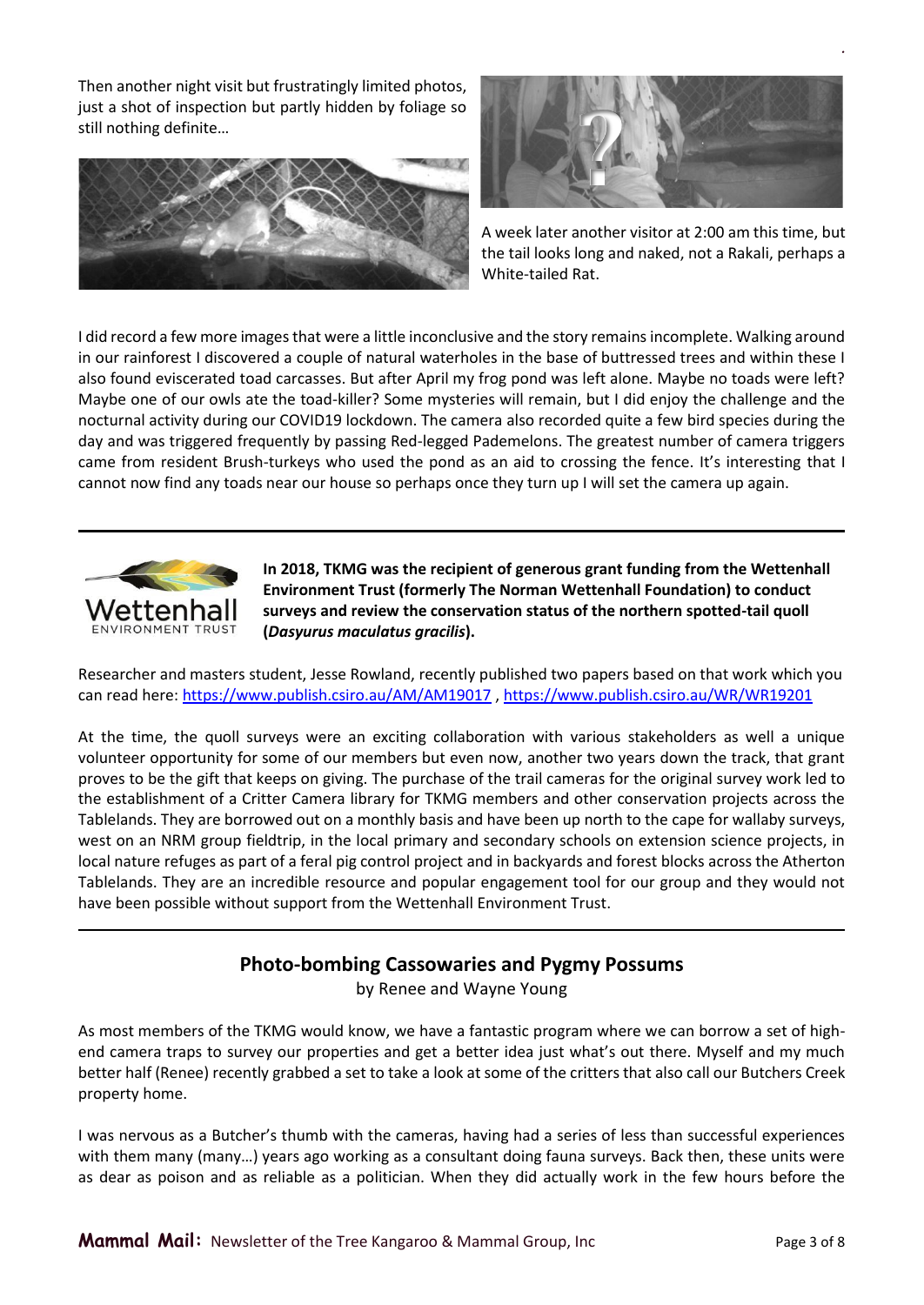batteries went flat, the images were typically out of focus fuzzy pictures that could be anything between a cow's hoof and a Spinifex Hopping mouse, especially when taken at night.

I'm very glad to say that things have come a long way in the intervening years as the TKMG units were dead easy to set-up, install in the field and gave great results.

After some quick instruction while picking up the kit from Leanne and Paul, our first attempt that evening was at our compost heap, where we knew we'd get plenty of critters keen to jump in front of the lens. We thought we'd start small and just a single camera from the kit of five. As no trees were conveniently located for the camera, we drove a small stake into the ground about 1.5m from the pile, angled slightly down to have the camera point at the centre of the action. This also avoids branches waving in the wind (which can set the cameras off and result in hundreds of rather uninteresting leaf shots) and minimise the impact of the now heavy rainfall.

A run through the menu to check the settings looked good, flick the switch to capture and check the red light flashed on the front to confirm the trap was set… Maybe just a quick lean round the front to check to see the lens was free of raindrops and finger smudges and Flash – copped a double dose to the full LED white flash at close quarters. Must remember to delete that image from the card. Unlike many camera traps that have infrared LED flash systems for night images, the TKMG kits have a white flash. These give much better night time images and present true colours on the fauna, rather than trying to guess what colours might be in the green-grey infrared images.

A quick check the next morning on the camera trap showed that it worked like a charm. A late patrol of the compost heap by an Australian Brush Turkey and a Grey-Headed Robin, then the night shift took over with a series of visitors including White Tailed Rat, Melomys, a very small rodent (most likely house mouse) and even a cruising toad before the day shift took over again and the ever hopeful Brush Turkey's returned. Each image is stamped with the time taken and the ambient temperature.

With our confidence up we shifted the cameras to our rainforest, setting them in a variety of locations from more open forest floor to piles of fallen timber with more cover, hoping this would yield a better cross-section of images of the locals. We selected locations that had a small'ish tree nicely positioned on a spot that we wanted to trap and then used a fallen branch to lodge behind the top of the camera trap to ensure it pointed slightly downward. Check, set, red light flashes confirm it's ready to go and then a wave of a boot about the centre of our intended frame followed by the double LED flashes (having learnt now not to put my face there) made sure everything was set. We then sprinkled a couple of tablespoons of rolled oats rubbed with peanut butter to ensure some of the critters lingered in the right spot.





*White-tailed rat Red-legged Pademelon*

Despite heavy rainfall the next few days while we left the traps out, we were very happy with the results. Whitetailed Rats, Melomys, Grey-headed Robins, Chowchilla, Pale Yellow Robin, Brush Turkey, Red-Legged Pademelon, Musky Rat Kangaroo, Orange-footed Scrubfowl and Cassowary all made an appearance.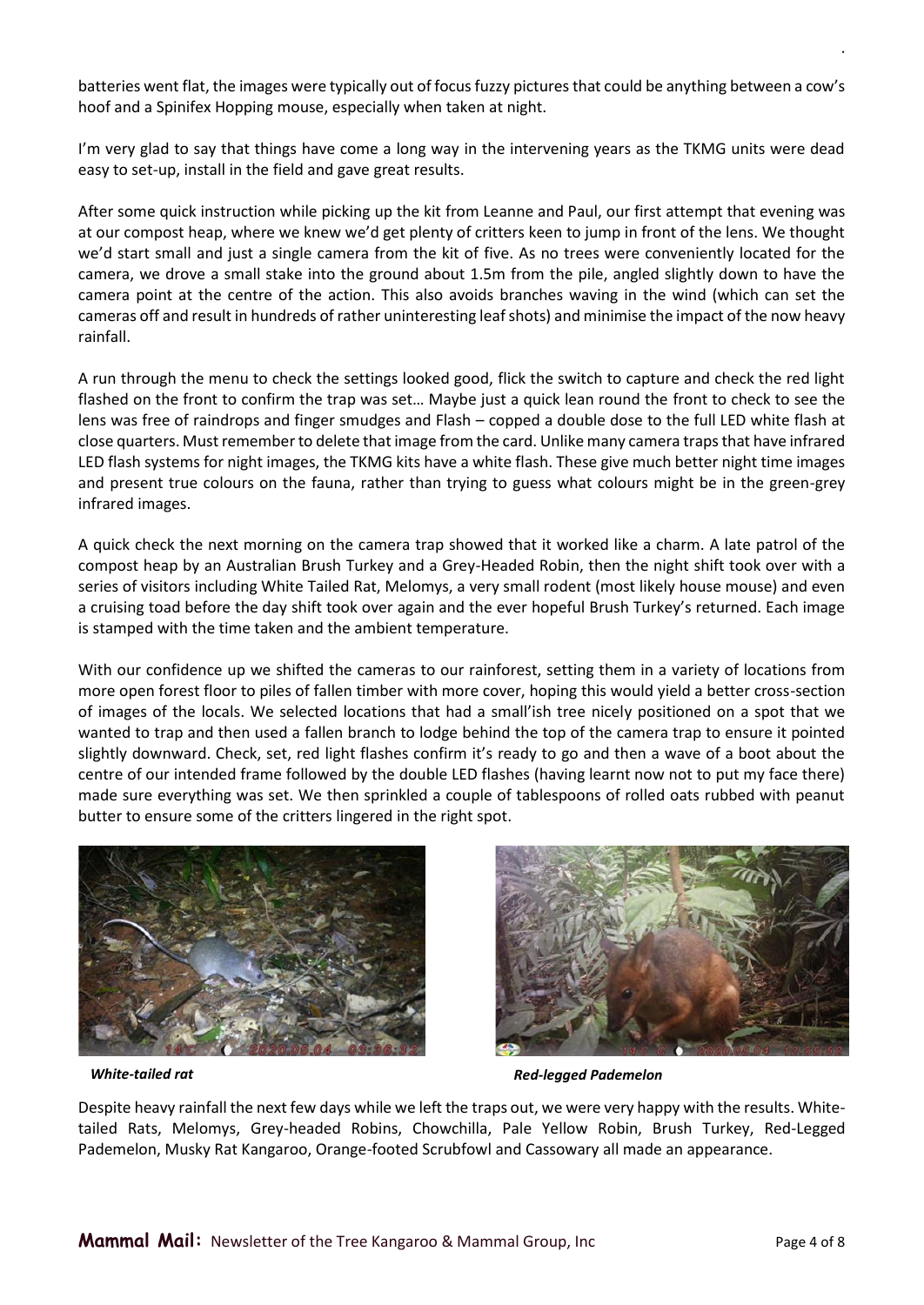

We come across the Cassowary while we were setting the camera traps so suspected that it would turn up on at least one of the cameras, but we were interested to later find that it went to four of the five camera traps to check them out. Not interested in the oat treats, it was just curious of this new and strange thing in its environment resulting in the photo-bombing images. It was also interesting to see the Cassowary turn up on some images at 7:30pm, well into the hours of darkness when we thought they would have parked-up not long after sunset.

*.*

#### *Left- Photo-bombing Cassowary*

Over the next week or two, we shifted the cameras about to check out different locations. We do wildlife rehab and had a Coppery Brushtail in a soft release cage in our replanted rainforest area, so we popped a camera trap in the nearby Euodia to check out when she was leaving the cage and returning each morning. This also revealed that she had multiple other visitors, including wild Coppery's, Melomys, House Mouse and most surprising of all a Pygmy Possum. We'd only had one brief and questionable sighting of these on our property before, so it was great to confirm their presence.



*Coppery Brushtail leaving soft release enclosure.*



We also have records of the Masked White-tailed Rat from our property. This suggested these were largely arboreal, so we tried the camera traps in a variety of trees with a variety of set-ups. While this did capture a range of critters in the trees, no Masked White-tailed turn-up so sets a challenge for next time.

*Left – Pygmy Possum*

We really encourage TKMG members to try the camera traps out. From just putting these on your deck to see what's going bump in the night to doing a broader survey of your property, they are great fun, easy to use and really show just what is out there in an unobtrusive way that causes very little stress to the wildlife – what more could you want!



*Right- a rare sighting of the Butchers Creek Yeti, Malanda erectus…*

# **Borrow Critter Cams**



**If you would like to borrow some Critter Cams you can complete on online**  application form on the TKMG website [http://www.tree-kangaroo.net](http://www.tree-kangaroo.net/)

**Or email** [tkmg.crittercams@gmail.com](mailto:tkmg.crittercams@gmail.com)

**Non- contact, home delivery of cameras may be arranged at this time.**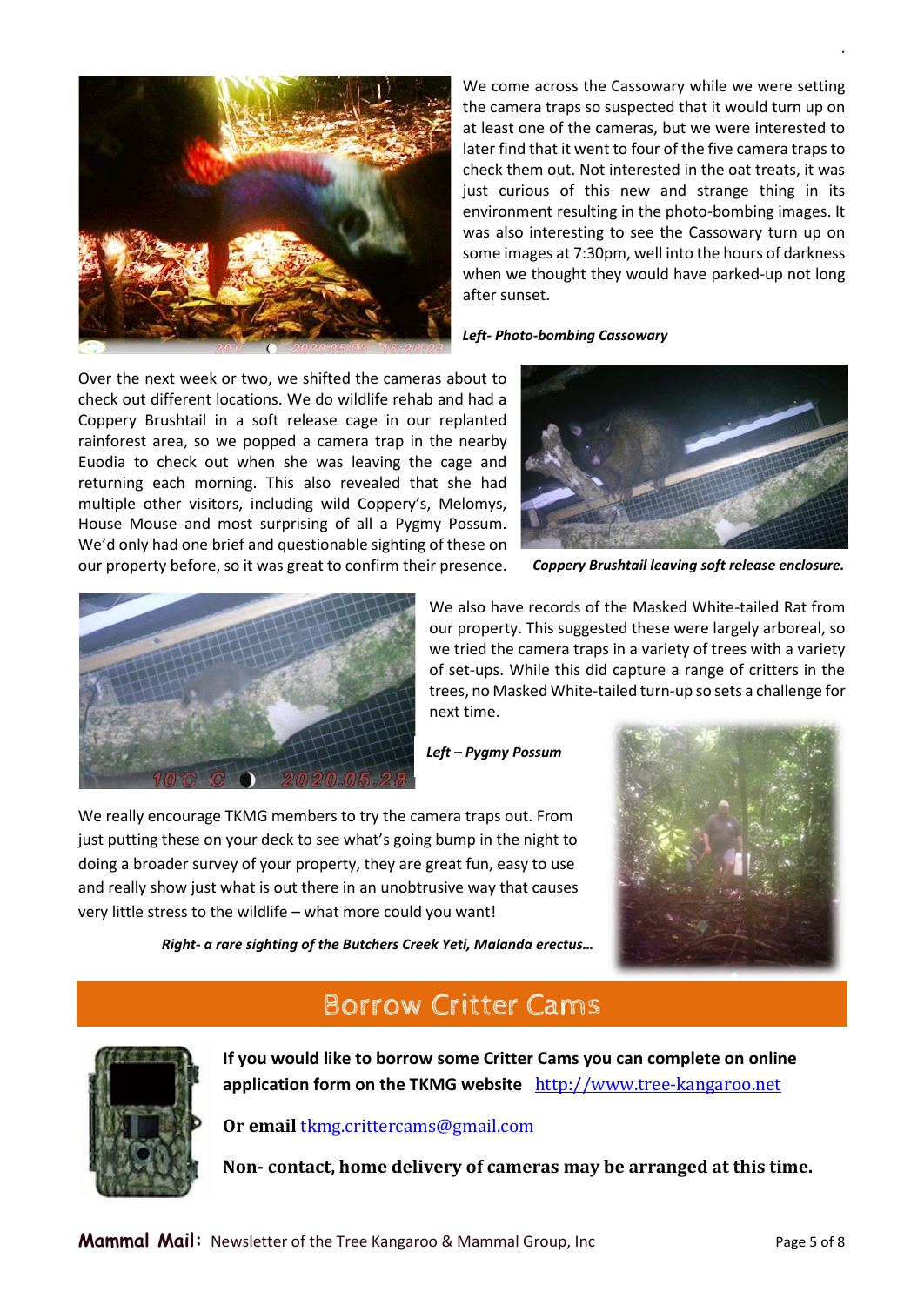# **GLIDER GOS: Updates from Tumoulin and Gilbey Forests**

by Peter Pattison, Jan Bode and Sally Day

Our **Tumoulin** volunteers have worked on a variety of tasks over recent months, such as monitoring feed trees for evidence of recent glider use, track maintenance, weed clearing from den and feed trees and even the occasional spotlighting session to confirm glider presence. One evening they were treated to a loud performance of glider vocalisations, at odds with the beautiful creatures' fluffy, 'cute' appearance! Many hours, over many days, were also spent removing string gridlines placed for scientific studies but, unfortunately not removed, creating a danger for wildlife. Perhaps there's a budding fibre artist just waiting for an opportunity to make a forest version of ghost net sculptures from the resulting large string haul.

In **Gilbey Forest**, the rapid growth and presence of lantana has far out-done our volunteer presence by a long 'shoot' in recent weeks. Rosemarie continues to clear lantana, not only from their private residence but also from many Glider related areas along Byers Road and within the Scientific reserve. The ground area that surrounds a big old Grandis den tree beside Byers Road has taken on a wonderful 'back to native' appearance with the absence of Lantana.

One day was spent confirming some GPS feed tree locations and re-tagging new and old trees. Data and photo collecting are ongoing as is the maintenance of our tracks. Glider activity is present.

> *Photo from Geoff Spanner. A Striped Possum was also sighted on two occasions on an active cut on this same tree.*



*.*

**Thank you** to our yellow-bellied glider supporters for the generous donations of equipment that help volunteers in our monitoring and maintenance program, so vital for the ongoing health of this special glider population. Gloves, secateurs and lopping tools enable us to maintain access tracks and remove the build-up of lantana and other invasive weeds, thus preventing wildfire damage to den and feed trees. Ladders are another handy aid when attaching song meters to trees for additional monitoring, if somewhat cumbersome to carry through wet sclerophyll forest! As all gear gets heavy use in rough conditions, further donations are MOST WELCOME. If you're unable to give your time to the YBG Project, this is one, much appreciated way to help.

Please contact Amanda if you are interested in volunteering – [amandakaiwi@gmail.com](mailto:amandakaiwi@gmail.com)

### **Lucky to live with Lemuroids**

by Jim Thomas, Tenkile Conservation Alliance

We moved to the Atherton Tablelands at the end of 2015 to be closer to Papua New Guinea (PNG) where we manage the Tenkile Conservation Alliance (TCA[\) www.tenkile.com](http://www.tenkile.com/) ...but also to escape the cold of our Victoria where we're originally from. Since Covid-19, we have been spending more time at home here in Australia. Getting to PNG has not been possible since March. We have, therefore, been able to spend much more time enjoying the natural wonders of the Atherton Tablelands.

Since we've been at home, we've gone on many walks near our house in the Maalan. Many of our walks have been along the Old Palmerston Highway (or Beatrice River Way as it will soon be renamed). We've had many interesting sightings of wildlife such as Blue-faced parrot finches, cassowaries, Lumholtz's tree-kangaroo and many other creatures. We often see Lemuroid ringtail possums when we go out spotlighting at night. They have a characteristic crashing through the bush – falling from higher to lower canopy. They are reasonably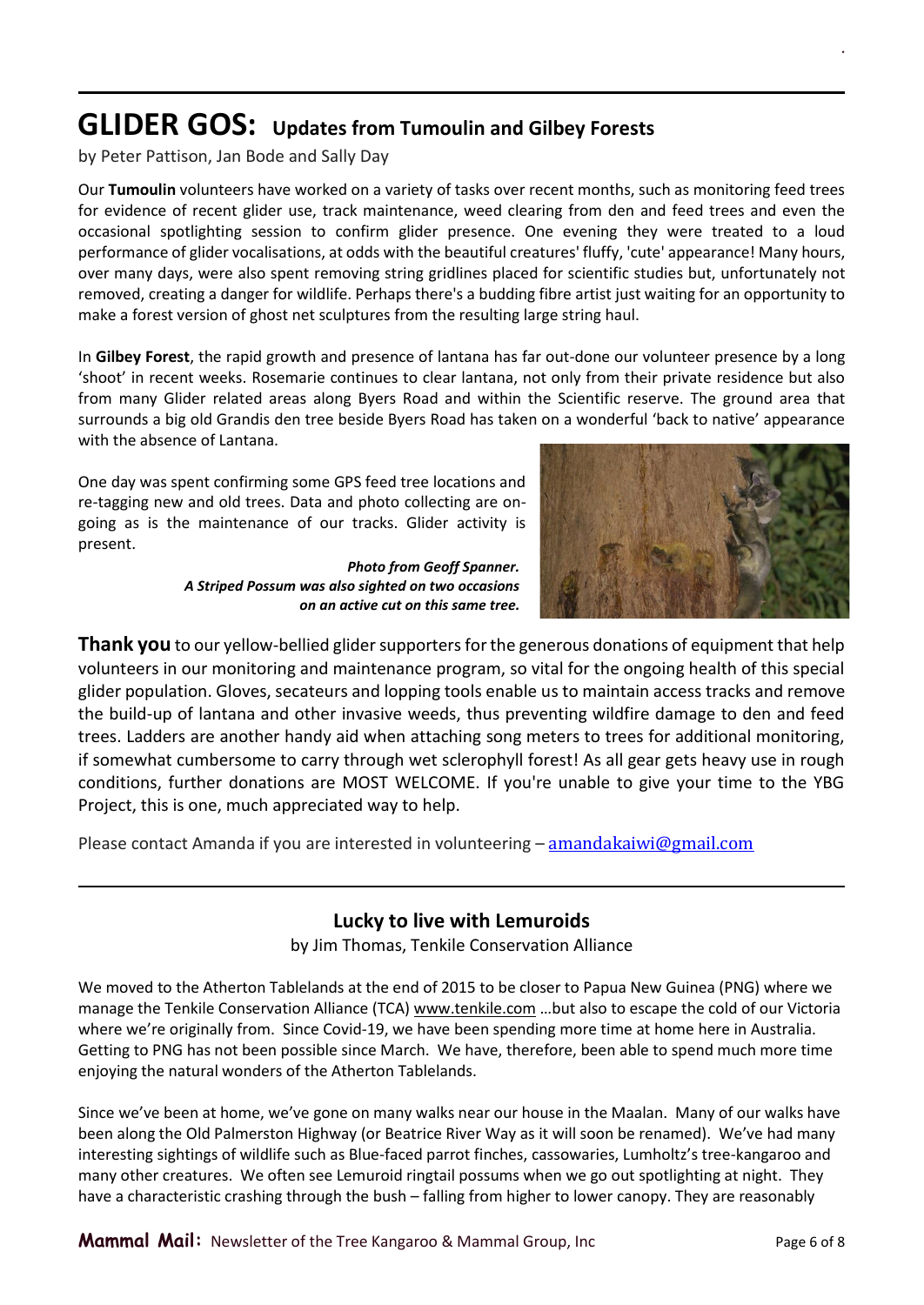common here at around 1000 metres. Many times we've encountered pairs, single animal and occasionally young animals.

It was an early (around 7:30am) morning in May, when Jean & I were walking along the road. Coming up to the TREAT/Massey Creek revegetation area, we were alerted to activity in a large tree. I'm not sure if our talking whilst walking disturbed the animals, but we saw three Lemuroid ringtail possums at perhaps 3 metres above the ground, scrambling in and around the fork of a tree that held a large staghorn fern. After a few minutes they realized that we posed no threat and slowly retreated back to their cover.

Such lovely looking animals. They reminded me of pygmy marmosets…only larger, bringing back memories from my zookeeper days. Lemuroid ringtail possums have quite a primate looking face and come across as being alert and interested in their surroundings. Makes you think how lucky we are to be living in a beautiful place where these animals still occur. Lemuroid possums have limitations as to what conditions they can live under and many scientists have predicted the demise of this species due to climate change. The status of Lemouroid Ringtail Possum is of real concern. Climate change certainly poses a worry for the long-term prospects for these little guys.

### **New roadside signs to raise public awareness of tree-roo interactions** by Leanne Hales

Tree-roo interactions are relatively common on the Atherton and Evelyn Tablelands but many people are surprisingly unaware of the iconic animals that share our home range, let alone our impacts on them as motorists, pet owners and sight-seers.

As a member of TKMG and resident of Figtree Close, where we have the incredible pleasure of sharing our rainforest home with Lumholtz's tree kangaroos, I understand the likelihood of encountering a tree roo (or possum, bandicoot and other local wildlife) on Tablelands roads. Some mornings the 3km drive down Lake Barrine Road from home to school can be a heartbreaking display of last night's roadkill victims.

Recently I was driving across to Atherton when a tree-roo shot out of the scrub at Nicholas Creek and bounded across the bitumen in front of me into an open paddock on the other side. I was travelling under the speed-limit but nevertheless distracted by mental list-making. Thankfully I was able to brake safely and avoid a collision, but it was a near miss that gave me a very important wake-up call.

#### **TKMG has recently launched a series of roadside signs to alert local and tourist traffic of road incidents, dog attacks and sightings in an effort to raise public awareness and encourage more fauna-friendly behaviour.**

Similar to the familiar "Recent Crossing" Cassowary signs, the TKMG signs have been designed as a temporary notification of tree-roo "hot spots" and the need for motorists to slow down while driving through known habitat. Dog owners are also encouraged to walk their pets on a leash as dog attacks on tree roos are far too common and often fatal.



We have concerned, local Mum, Kirsten Pearce, to thank for the eye-catching designs as well as TRC and the Natural Asset Management Network (NAMaN) for supporting this initiative.

The roadside signage project will be reviewed after 12months and your feedback is welcome at any time so…Keep an eye out for the signs…and for our treasured local wildlife.

**To report a tree roo interaction please email** [info@tree-kangaroo.net](mailto:info@tree-kangaroo.net) **with details of the location, type of interaction and your contact number so that we can coordinate installation of the signage.**

**For vehicle incidents and dog attacks, please text or ring Amy Shima on 0499 180 961**